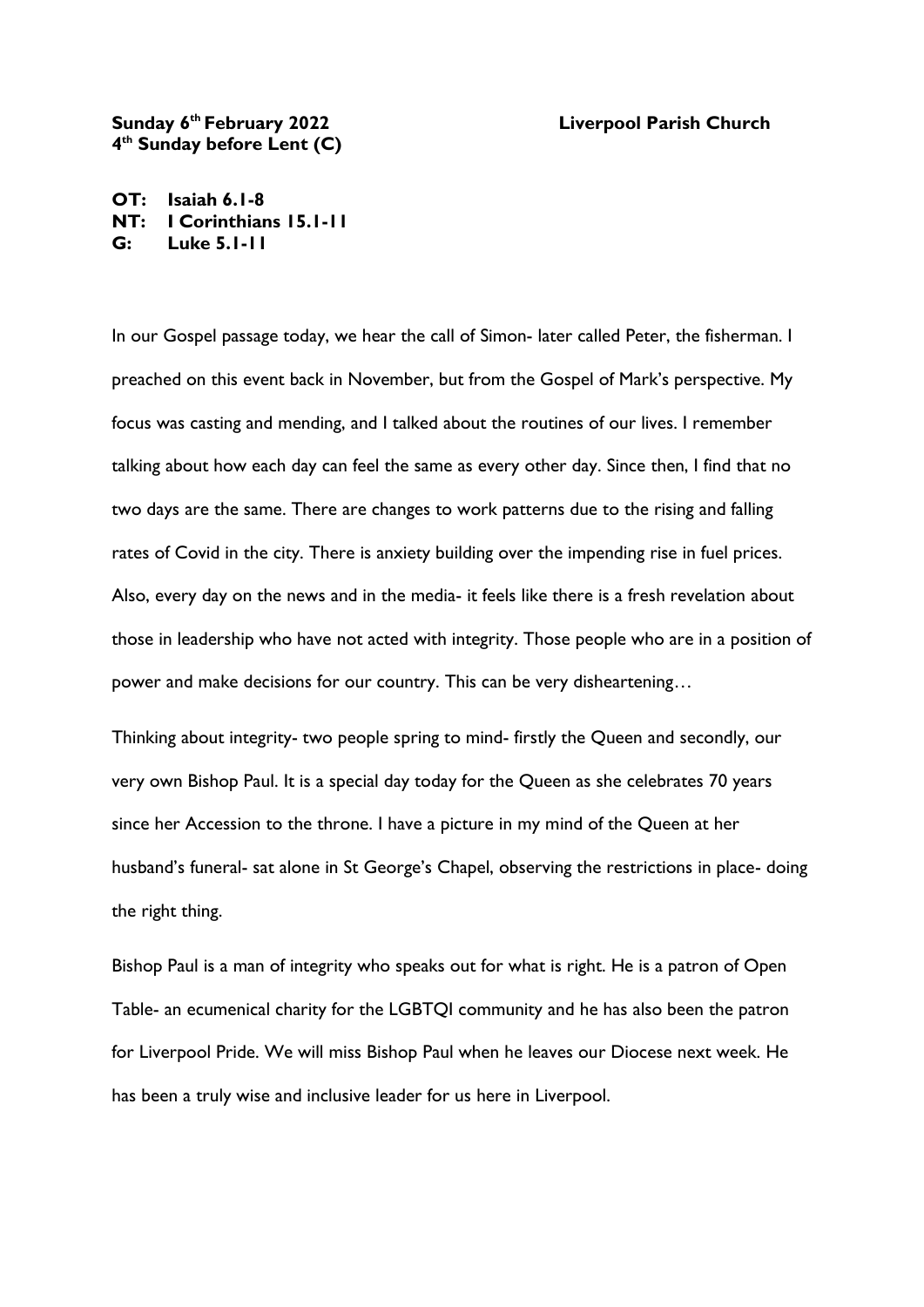Having integrity and doing the right thing, were the qualities that Jesus possessed. Along with abundant and extravagant love. In today's passage we hear how before calling Peter, he asks him to cast his net again and Peter obeys. He simply obeys. His catch far exceeds his expectations- the catch fills two boats. What does this tell us? Obedience to Jesus will lead to abundance? An abundance of love and grace, certainly.

Following Jesus' call can be immediate and radical, as it was for Peter and the first disciples. For others, it can be a more gradual process, but the obedience required is the same. My own path of hearing Jesus' call has lasted for years, and I'm still being called, still being obedient.

It is important for us to remember that the call did not stop in the Gospel stories, it is real and happening now. In Luke we hear how Jesus got involved in the everyday concerns of Peter. Peter needed to catch the fish to make a living. Jesus gets involved in the everyday issues in our lives- if we let him. Jesus' involvement in the lives of others provides us with a good role model. Unlike those currently in leadership of this country at the moment, Jesus is a pure and Holy role model for us.

Jesus met with people in their brokenness, in their loneliness and anxiety and changed lives. His radical love and inclusion are qualities we should also aspire to have, in order to bring positive change to people's lives. I'm a Social Worker by profession and one of the earliest definitions of a social worker is someone who is an agent of social change. I believe that is a good definition of Jesus and a definition we can all aim to live out in our daily lives.

Examples of social change and radical love and inclusion could be- how do we respond to the needs of others, are we conscious of our environment? What choices do we make each day that can benefit others, rather than ourselves? Taking our lead from Jesus, we can seek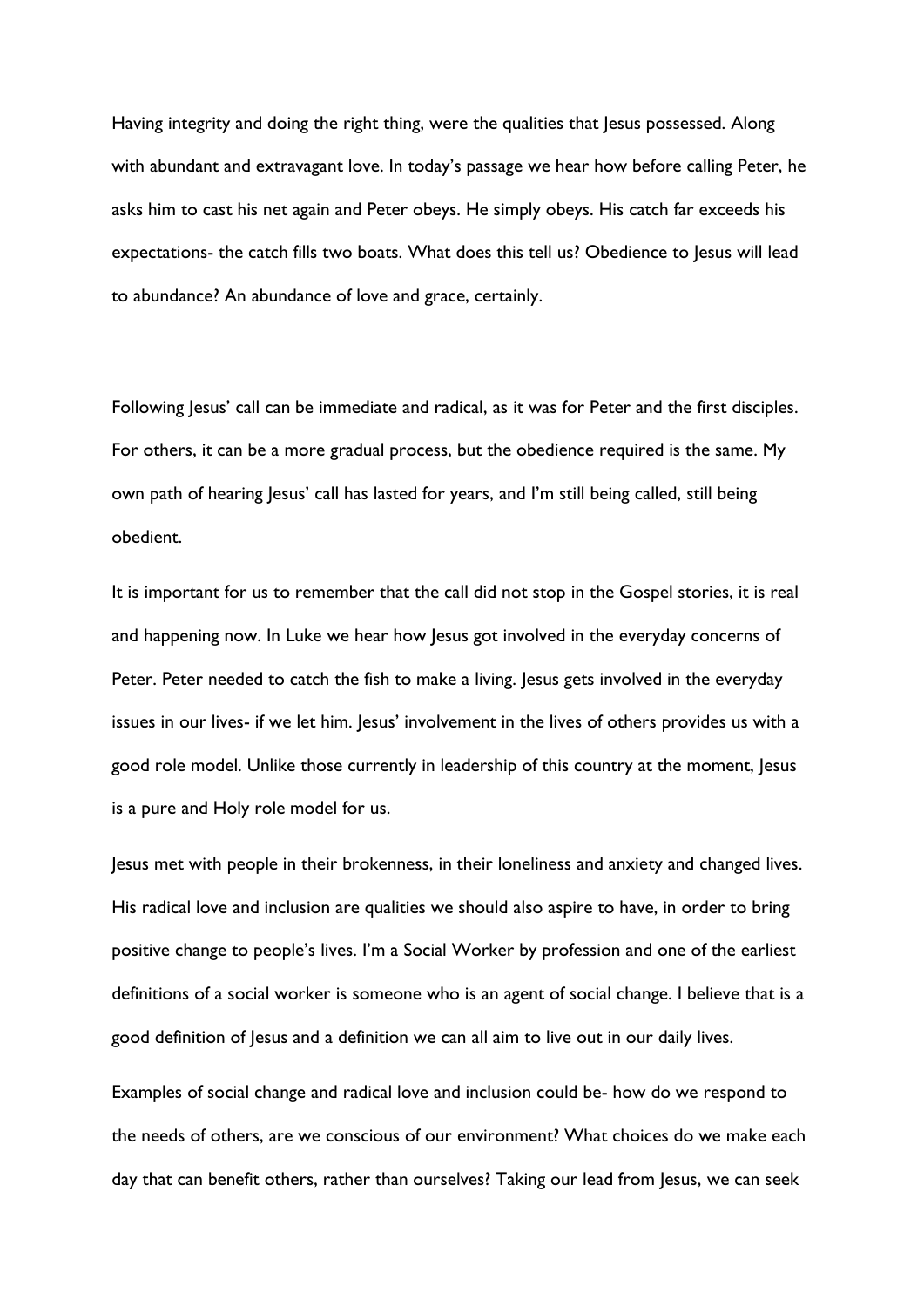mercy and act justly. The first disciples of Jesus were not tried and tested, and they faltered at times, just as we falter, but Jesus took them and takes us- just as we are.

Following Jesus is not a path to privilege and success, but rather a path of obedience and doing what is right. Following Jesus is to learn from Him a way of life, a way of thinking, speaking, and acting. Learning from Him in order to be formed by Him. Peter was overwhelmed by the miracle that Jesus performed, and he protested that he was unworthy, because he was a sinful man.

In today's Old Testament reading, Isaiah is in the presence of God, and he has been asked by God to take a message to God's people. Isaiah protests and says, 'Woe is me! I am lost, for I am a man of unclean lips; and I live among a people of unclean lips; yet my eyes have seen the King, the Lord of hosts!'

Both Isaiah and Peter feel the extent of their unworthiness. A seraph cleanses Isaiah's lips and Jesus has a cleansing word for Peter. Whatever troubled both Isaiah and Peter were let go as they were empowered to carry out the work of the kingdom of God. Jesus takes us as we are and makes us new and equips us for mission. Sometimes God calls us to a change in vocation and sometimes he calls us to feed his sheep where we are, in our families, workplaces and communities. Following God's call is not a single event, it is a lifelong journey, filled with peaks and troughs, highs, and lows.

What Jesus is asking of us today, is to be obedient to his call and to do the right thing. Integrity and honesty and humility are qualities that lesus had an abundance of, and He changed people's lives.

No matter what is going on around us, whatever stories of dishonesty and disingenuity we hear in the news- let us keep our eyes fixed on Jesus, on his Gospel of radical love and